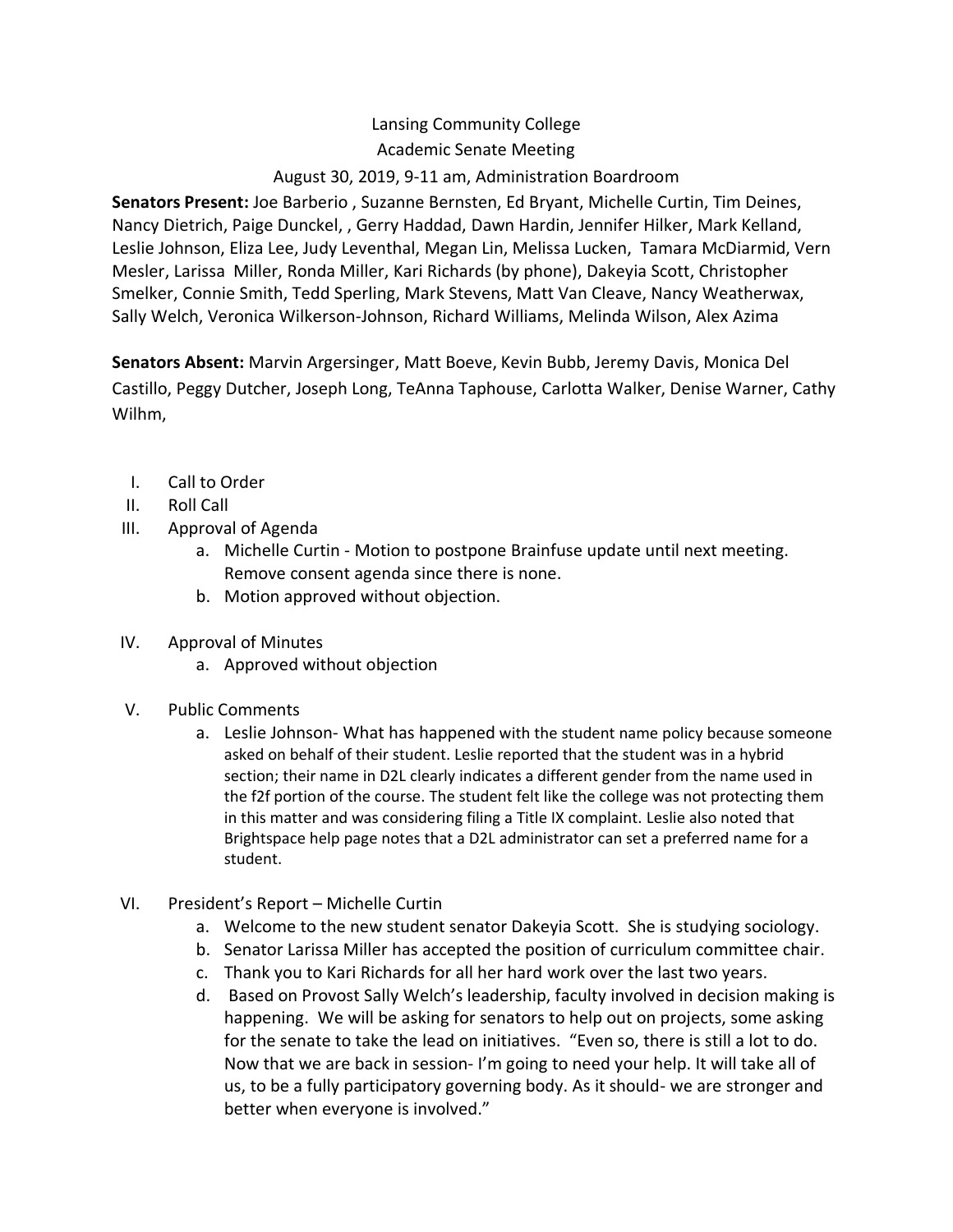- e. Update on the selection of college president- there is no new news… but just to updatethe board resolved to hire a search firm. After that is done, the structure of the search committee will be determined. The senate has officially requested not only to participate in the search, but to have at least 1 senator representative on the committee. Next board meeting 9/16
- VII. Provost's Report Sally Welch
	- a. TLC renovation project. Construction will start somewhere between the end of November and beginning of December. They will start on the  $3<sup>rd</sup>$  and  $4<sup>th</sup>$  floor first. Somewhere around spring break, the second floor operations will move up to the 3<sup>rd</sup> floor so that construction on the 2<sup>nd</sup> floor can begin. They will start the 1<sup>st</sup> floor after the semester ends in May. Construction will be finished by the start of the Fall 2020 school year.
	- b. Transfer work that Tracy Labadie, Cheryl Garayta, Penny Tucker, and Sally worked on this summer. The transfer page on the LCC website has been updated, we have finished up a few articulation agreements. A number of faculty have been involved in MiTransfer Pathways which will be a statewide articulation agreement for a few programs. The first phase agreements will be signed in November 2019.
	- c. Faculty must use D2L gradebook. Also, dates must be included on all assignments.
	- d. Alternative Credit by Exam will be coming to the Senate sometime in the fall for review and comment.
- VIII. Communications from Committees/Work Groups
	- a. New standing item. 3 minute updates.
- IX. College Policy on Faculty Credentials- Cheryl Garayta
	- a. See attached PDF.
	- b. Directory isn't complete. Go in and see if your qualifications are correct.
	- c. Jim Luke Thought policy only pertained to Board mandates
	- d. Executive Vice President Lisa Webb Sharp- Policy is such a commonly used word that that is no longer possible. It's too hard to distinguish between board policy. They will share what they have in terms of college policy.
	- e. Jim Luke Was involved in HLC on qualifications issues, one of the issues we had was the tested experience issues. Another issue, when it comes down to the judgement of looking at a faculty members 18 credits, the HLC president said faculty in the area must make that call "Who else would possibly know." What we did was have a wide spread procedure done by administrators not in the field. Does the new policy address this?
	- f. Provost Sally Welch Request for review of faculty credits goes to Tracy. We have not turned down anybody that has gone through. We have questioned based on course descriptions and refer to associate deans.
	- g. Faculty Alex Azima If it goes back to dean or associate dean that's not faculty.
	- h. Provost Sally Welch– Assuming associate dean goes back to the faculty.
	- i. Faculty Alex Azima maybe you should communicate that.